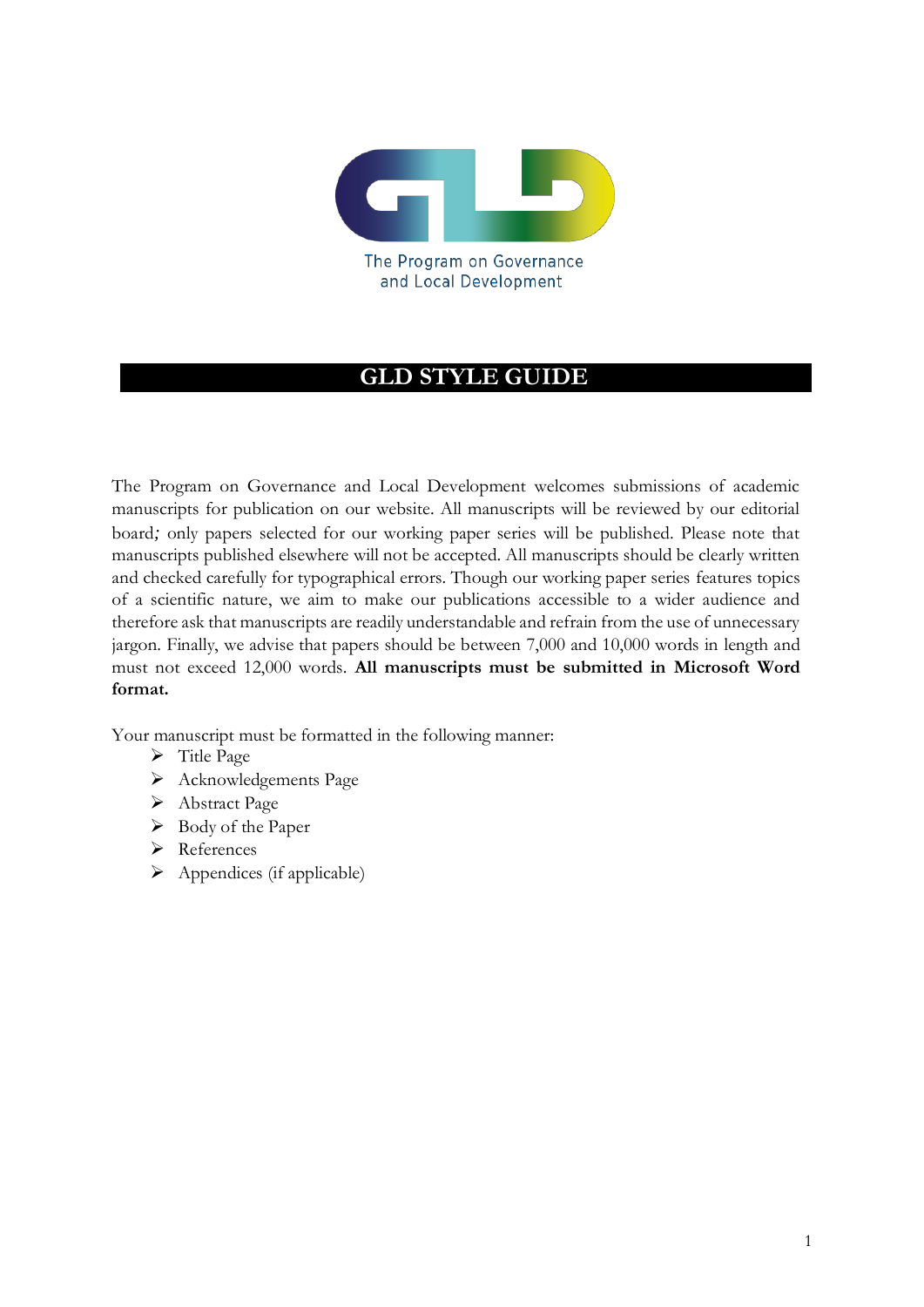### **1. Title Page**

- $\triangleright$  Title of the manuscript
- ➢ Title, full names, affiliations, and email addresses of all authors

# **2. Acknowledgements Page**

➢ If applicable, the authors should include acknowledgments of financial or research assistance.

## **3. Abstract Page**

- ➢ The manuscript should begin with a short abstract of **up to 200 words** that is informative for non-specialists and contains no reference citations.
- ➢ Authors should provide **up to six key words** reflecting the content of the manuscript.

## **4. Body of the Paper**

- ➢ Font used throughout the body of the paper must be **12-point Garamond**.
- ➢ Please ensure **1.5 spacing** between the lines of all text in the document.
- ➢ All pages must be **numbered**, starting with the abstract page.
- ➢ Only **one space** should be used between sentences.
- ➢ Text should be **justified** throughout, including abstract and footnotes.
- ➢ [Orphans and widows](https://en.wikipedia.org/wiki/Widows_and_orphans) should be removed from the manuscript.
- ➢ Section headings should be **numbered, bolded,** and in **14-point Garamond**.
- ➢ In section headings, the first letter of major words should be capitalised.
- ➢ All Tables/ Figures must be **numbered** and **titled** in **bold 12-point Garamond** above the figure. For Table/Figure specifics, please see page 3.
- ➢ If reporting statistics, please use no more than four decimal places.

#### **6. References**

- ➢ The manuscript should employ **in-text citations** in the 'author-date' format. • (Author Surname, Date, p. #)
- ➢ Reference lists should be placed after the main body of work, beginning on a separate page. References should be in **Harvard style**. Please see this [guide](https://www.mendeley.com/guides/harvard-citation-guide) for further information.
	- **Book:** Surname(s), Initial(s). (Year Published) *Title (lowercase except for proper nouns, first word of title, and first word after a colon)*. Edition. Place of Publication: Publisher.
	- **Chapter in Edited Volume:** Surname(s), Initial(s). (Year Published). 'Title of chapter,' in editor(s) surname(s), initial(s) (ed(s).) *Title of book.*  Edition. Place of Publication: Publisher, pp. x-y.
	- **Journal Article:** Surname(s), Initial(s). (Year) 'Title of article,' *Name of Journal*, Volume(Issue/Season/etc.), pp. x-z.